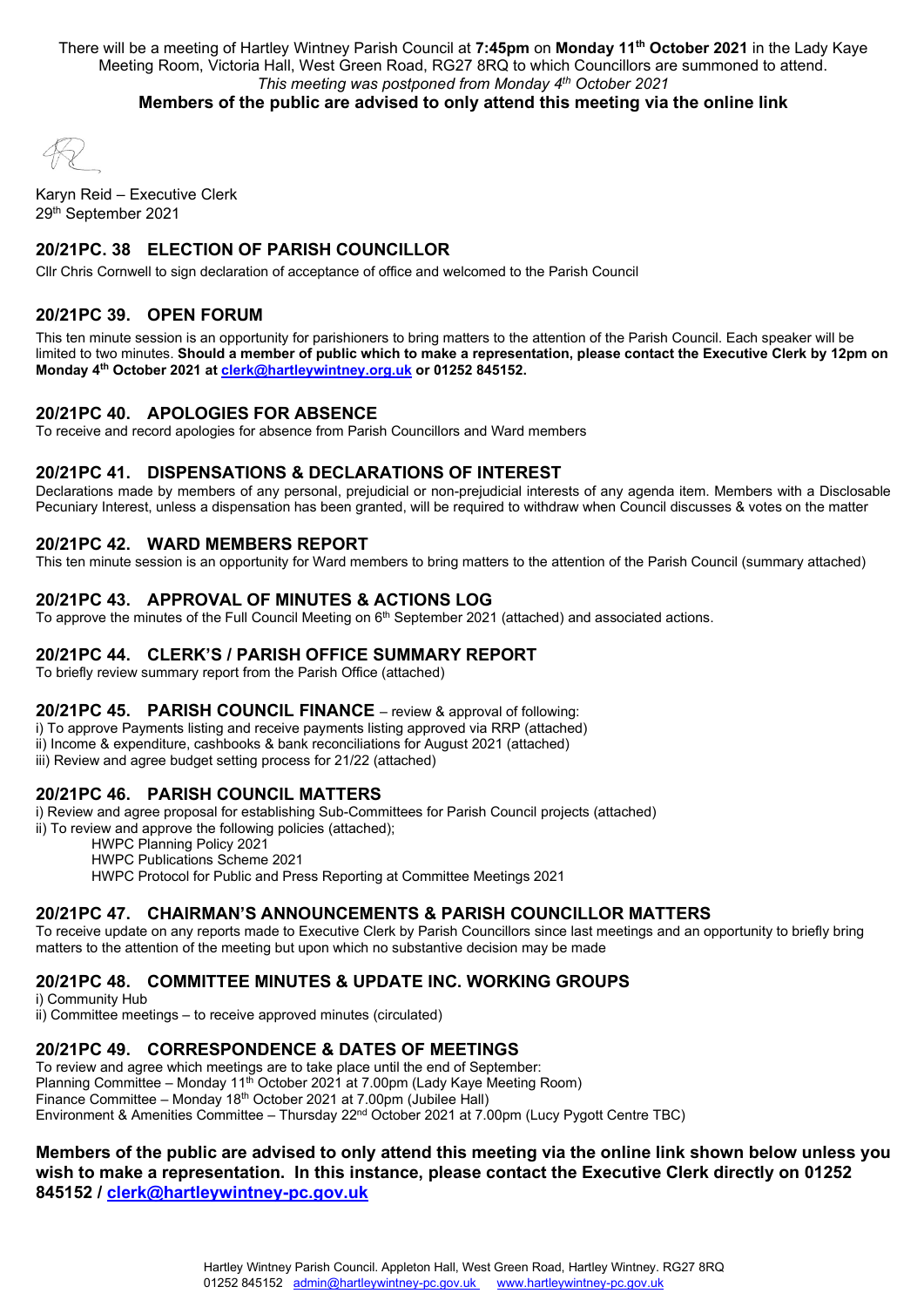**To access this meeting online, please use the following link and conference code; [https://teams.microsoft.com/l/meetup-](https://teams.microsoft.com/l/meetup-join/19%3ameeting_ZGFiZThlMjktMjcwNi00N2YzLWFlYjItYTNiYzRmMTQ3OTEy%40thread.v2/0?context=%7b%22Tid%22%3a%22796f6541-a299-402a-9ce7-a26b956bc815%22%2c%22Oid%22%3a%22299241e7-0f1b-4963-961b-0e53602f8fd1%22%7d)**

**[join/19%3ameeting\\_ZGFiZThlMjktMjcwNi00N2YzLWFlYjItYTNiYzRmMTQ3OTEy%40thread.v2/0?context=](https://teams.microsoft.com/l/meetup-join/19%3ameeting_ZGFiZThlMjktMjcwNi00N2YzLWFlYjItYTNiYzRmMTQ3OTEy%40thread.v2/0?context=%7b%22Tid%22%3a%22796f6541-a299-402a-9ce7-a26b956bc815%22%2c%22Oid%22%3a%22299241e7-0f1b-4963-961b-0e53602f8fd1%22%7d) [%7b%22Tid%22%3a%22796f6541-a299-402a-9ce7-a26b956bc815%22%2c%22Oid%22%3a%22299241e7-](https://teams.microsoft.com/l/meetup-join/19%3ameeting_ZGFiZThlMjktMjcwNi00N2YzLWFlYjItYTNiYzRmMTQ3OTEy%40thread.v2/0?context=%7b%22Tid%22%3a%22796f6541-a299-402a-9ce7-a26b956bc815%22%2c%22Oid%22%3a%22299241e7-0f1b-4963-961b-0e53602f8fd1%22%7d) [0f1b-4963-961b-0e53602f8fd1%22%7d](https://teams.microsoft.com/l/meetup-join/19%3ameeting_ZGFiZThlMjktMjcwNi00N2YzLWFlYjItYTNiYzRmMTQ3OTEy%40thread.v2/0?context=%7b%22Tid%22%3a%22796f6541-a299-402a-9ce7-a26b956bc815%22%2c%22Oid%22%3a%22299241e7-0f1b-4963-961b-0e53602f8fd1%22%7d)**

**To access this meeting via telephone, please dial this number 5 minutes before the meeting starts and enter the conference code;**<br>T - 020 3855 5316 ID - 600

ID - 606 290 164#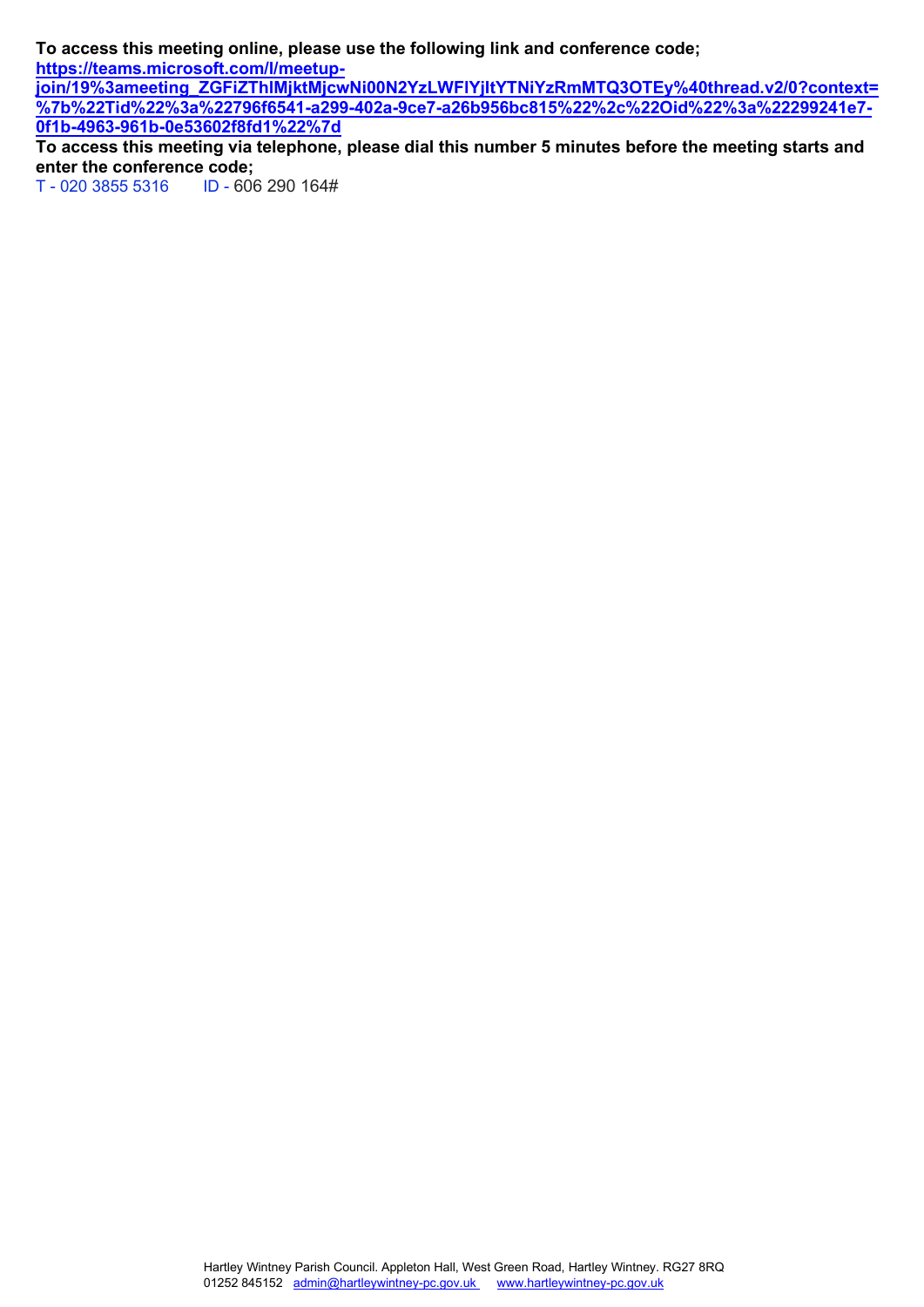## **Date/ Minute Ref. Action**

## **PARISH COUNCIL ACTIONS**

23.06.21<br>21/22PC 18.

**RR: contact HDC Countryside Team regarding Hatton's Pond. CONTACT MADE – AWAITING RESPONSE**

06.09.21

**20/21PC 30. HK:** Update website and SM regarding Shapley Heath update. **COMPLETED**

> **KR/HK:** Update website and SM regarding Afghan volunteer programme **COMPLETED**

**KR:** Advise County Cllr Davies of location of broken salt bins.

**20/21PC 34. HK:** Produce promotional literature for Parish Councillor vacancy. **COMPLETED**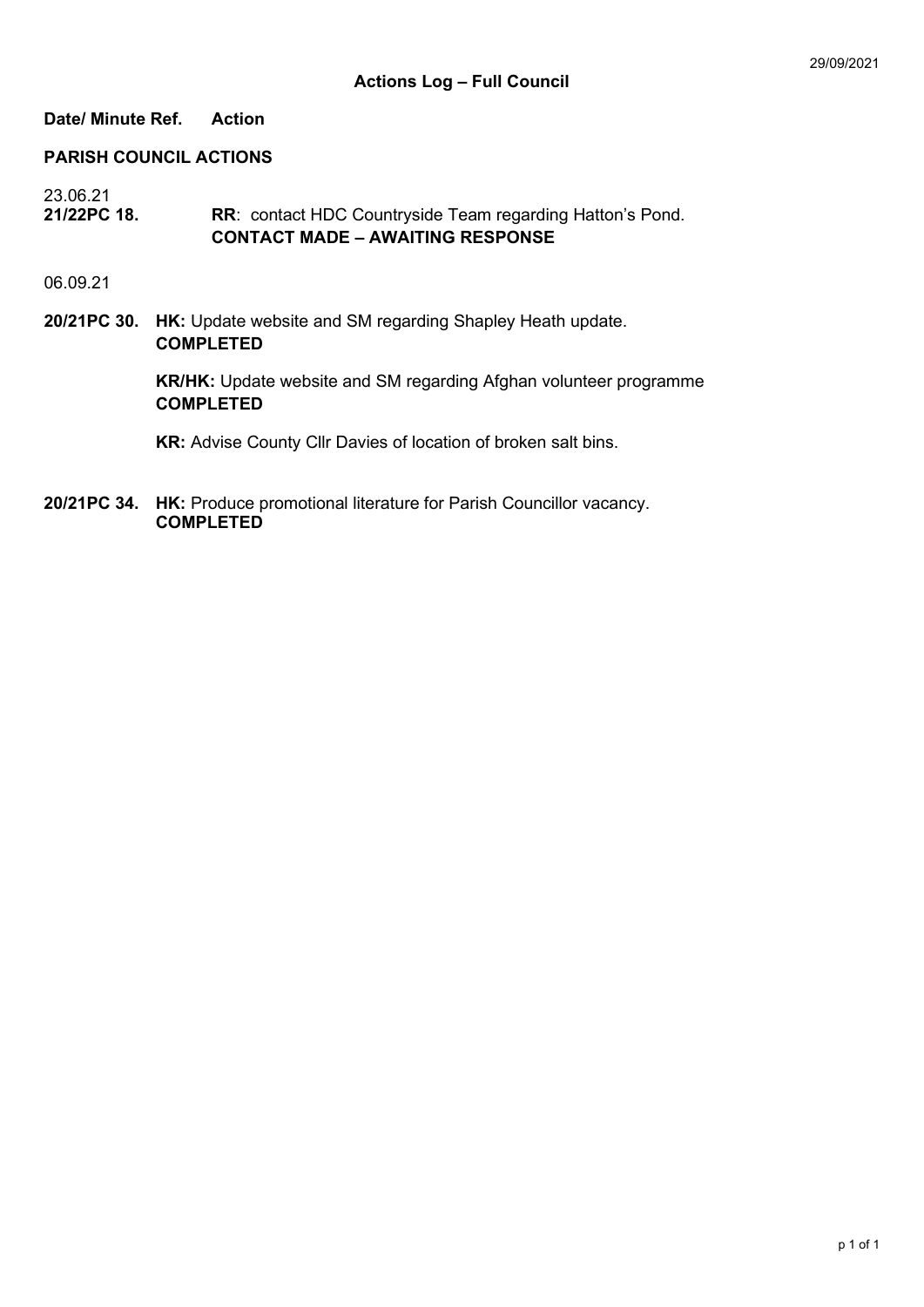**Date**: 04 October 2021 **Title:** Full Council Report **From:** Executive Clerk **To:** Hartley Wintney Parish Council

# **Village Picnic / Community Awards:**

Initial feedback has been very positive and that overall it was a successful and well received event. There has been little or no negative feedback to the Parish Office regarding any issues created with parking in and around the Village and we will likely incorporate many aspects of this event in our planning for the Picnic and/or community awards next year.

A full breakdown of costs and report will be provided to the E&A Committee in October.

# **Community Bus:**

Fuel – so far the bus has managed well and has a full tank. All current services and commitments are being met however a fault has been highlighted with the front windows which will require the bus undergo an inspection in Reading.

Graham Bartlett completed his last day working as a Community Bus Driver on 30<sup>th</sup> September and he was thanked for his hard work and support during his time with the Council. We are covering his hours between the two cover drivers and will monitor how this is working in the New Year.

# **Lucy Pygott Centre:**

Works are progressing well with the internal fit out almost complete. The electric meter has now been installed and the Electrician is on site commissioning all electrical works. We are liaising with the Hook Lions to install the defibrillator.

The Building Inspector will be carrying out a further site visit, although we are still waiting on Bewley's to fulfil their agreement to provide roof vents (building cannot be fully commissioned without them) as well as providing necessary details/plans to the Building Inspector regarding the front accessible entrance and accessible parking on site.

The Executive Clerk is meeting with our Parish Office cleaner for an end of build clean and Cllrs on the LPC working party will be invited to carry out the end inspection for any snagging/making good.

Works to both the football pitch and cricket outfield will be commencing over the next week or so.

# **Community Events Autumn and Christmas:**

## Hartley Wintney Litter Pick – **Saturday 23rd October 2021** Meeting at Victoria Hall for 10.00

Hartley Wintney All Hallows Spooktacular – **Thursday 28th October 2021** at The Orchard. Details to be finalised but will include craft activities such as pumpkin carving and cider making.

Hartley Wintney Christmas Market – **Thursday 2nd December 2021** 4pm – 8pm on the High Street. We are planning the return of our Christmas Market and promotion for Stallholders expression of interest (via website) has been sent out.

Snow Windows – **w/c 6th December 2021**. The Office Team are liaising with Snow Windows and the High Street retailers ready to book in the artist over four days.

Hartley Wintney Late Night Shopping Extravaganza – **Thursday 16th December 2021**. Due to the success of last year focusing on our core retailers, we are looking to put together a local event celebrating the High Street as well a showcasing the Snow Windows. Plan are for musical entertainment and festive activities.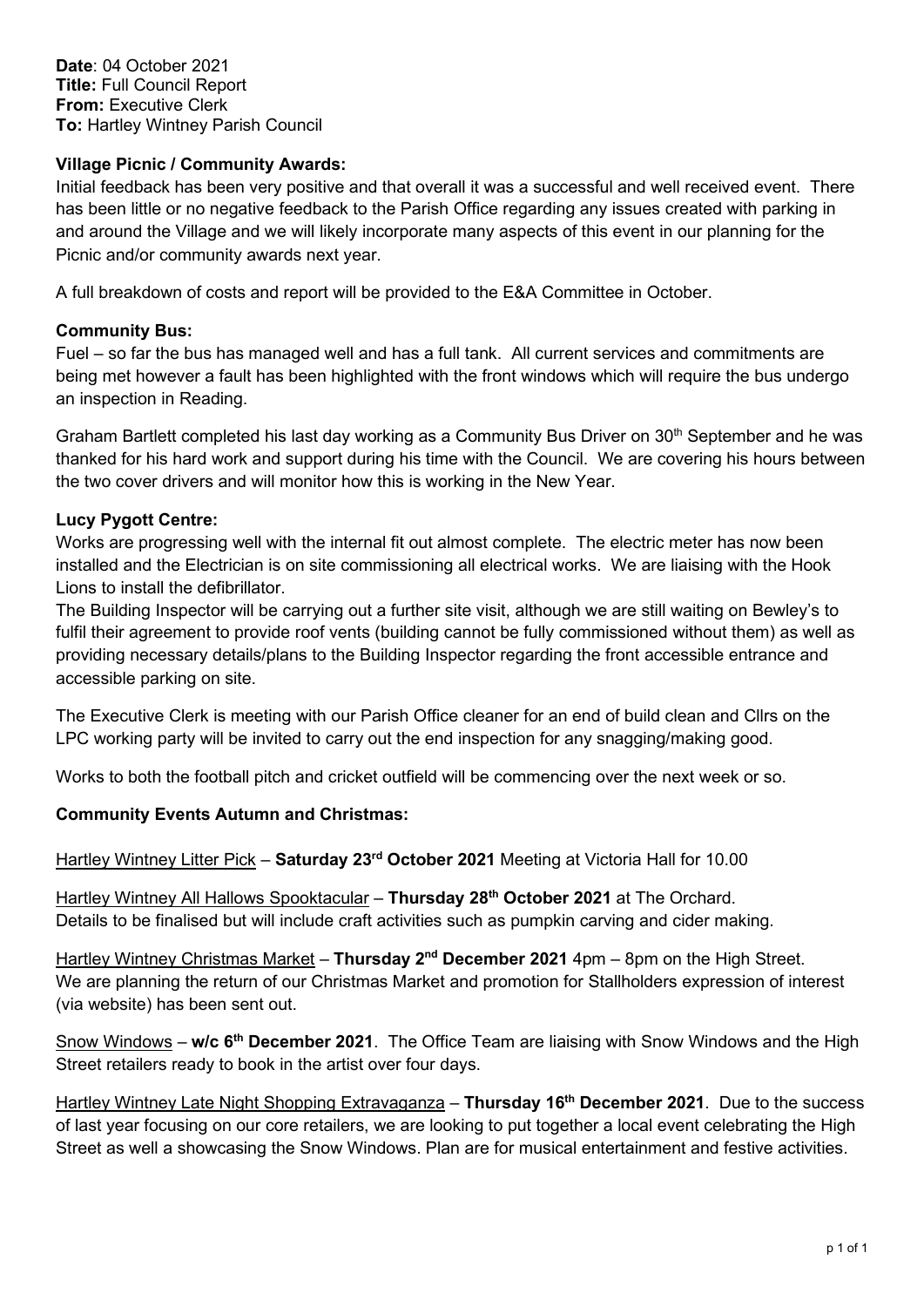| <b>DATE</b> | <b>SUPPLIER</b>              | <b>AMOUNT</b> |                                                                    |
|-------------|------------------------------|---------------|--------------------------------------------------------------------|
| 04.10.21    | <b>CH CLEANING</b>           |               | 132.00 PARISH OFFICE CLEANING                                      |
| 04.10.21    | AMAZON                       |               | 300.00 OFFICE EQUIPMEMT                                            |
| 04.10.21    | ST JOHNS AMBULANCE           |               | 294.00 FIRST AID FOR VILLAGE FESTIVAL                              |
| 04.10.21    | <b>HART DISTRICT COUNCIL</b> |               | 250.00 BUILDING INSPECTOR VISIT LPC                                |
| 04.10.21    | <b>BLUCANDO</b>              |               | 168.00 MONTHLY IT SUPPORT                                          |
| 04.10.21    | <b>LARKSTEL LTD</b>          |               | 878.00 MONTHLY BINS AND SUPPORT AT COMMUNITY AWARDS/VILLAGE PICNIC |
| 04.10.21    | <b>IC PRINTING SERVICES</b>  |               | 309.60 PROMOTIONAL MATERIALS INC. POP UP BANNERS                   |
| 04.10.21    | CJH CLEANING                 |               | 536.76 MONTHLY CLEANING PUBLIC TOILETS                             |
| 04.10.21    | <b>JRB ENTERPRISE LTD</b>    |               | 83.88 DOG WASTE BAGS                                               |
| 04.10.21    | COPY CARE SERVICES           |               | 50.10 OFFICE COPIER PRINTING                                       |
| 04.10.21    | <b>KRISTAL HOSTING</b>       | £             | 47.99 RENEWAL OF NEIGHBOURHOOD PLAN WEBSITE                        |
| 04.10.21    | STORAGE ON SITE              |               | 45.60 HWCC AT LPC                                                  |
| 04.10.21    | HARTLETTS CAFE               |               | 52.50 REFRESHMENTS FOR MIDAS TRAINING                              |

£ 2,498.33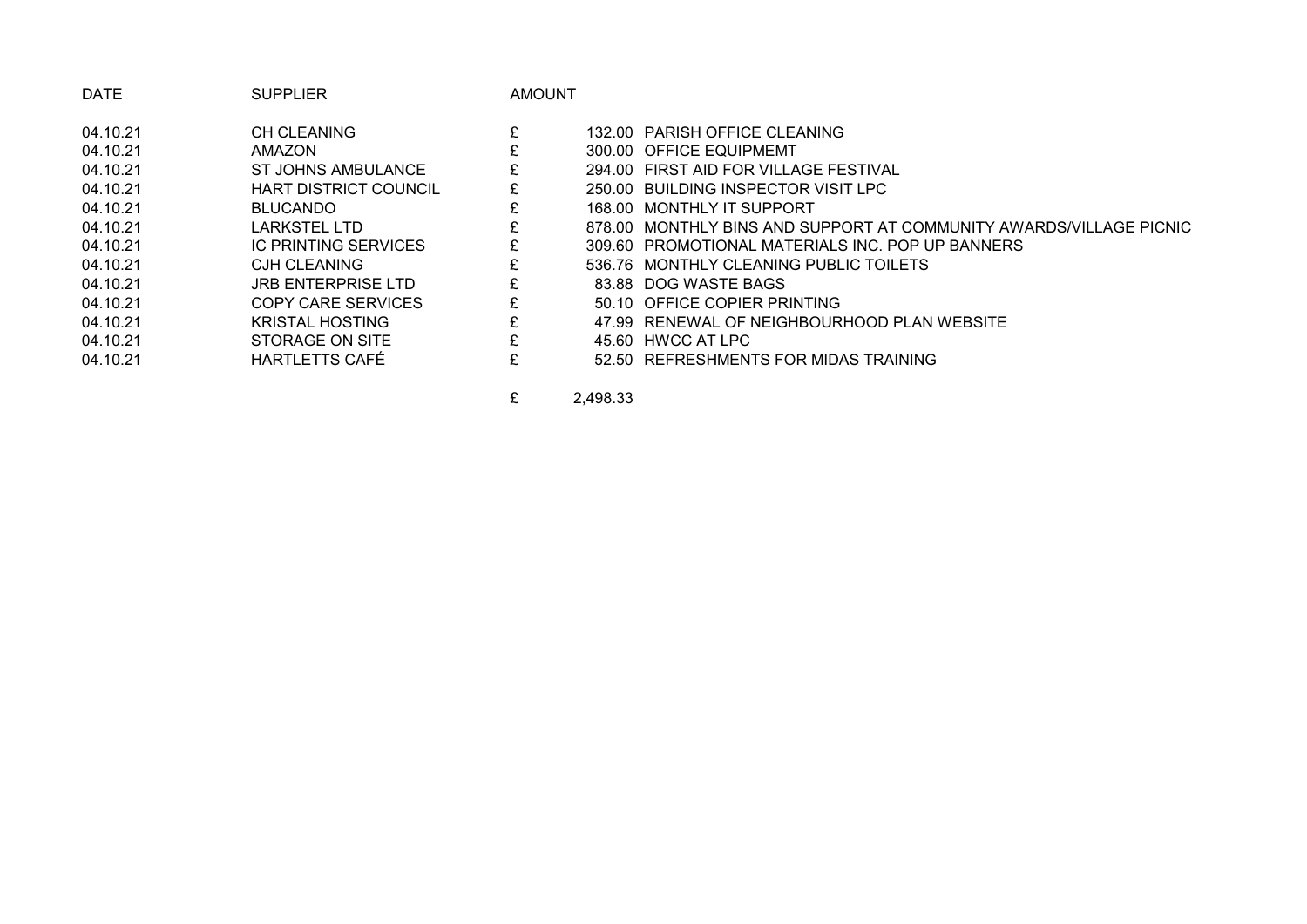# ppenreach

29/09/2021

Dear Stuart Elborn,

Site Reference: HDU/00D The Lucy Pygott Centre Vaughan Close Hartley Wintney Hook RG28 8EB

Thank you for registering your commercial development with Openreach. We are delighted to inform you that your development will **receive our Fibre to the Premise (FTTP) product**.

The total cost to provide this FTTP infrastructure is £2689 however Openreach is pleased to advise you that it will contribute £1000 towards this cost for a single commercial unit and therefore the costs to you is  $£1689$  (Excl VAT).

The benefits of FTTP is that it will provide ultrafast broadband speeds to each plot and will deliver a level of broadband future proofing as the demand for speed increases.

Your customers could, depending on their choice of communications provider, benefit from ultrafast speeds of up to 1Gbps so everyone in your customer's business could use high speed broadband, all at the same time. Faster upload and download speeds means a quicker experience for everyone working the new building.

# **What you need you to do now**

In order to provide ultrafast broadband infrastructure to your customers and to ensure that we get the design right first time, we need you to:

- Agree to pay the costs for the build of the FTTP infrastructure as stated above once we gain your agreement we will issue an invoice to your company for £1689.
- Confirm that the details you provided at the Registration stage are correct. If not, please contact us immediately so that we can make any necessary changes.
- Sign the signature page of the agreement (attached) and return to us.

## **NOTE: Proposals for your site will not be progressed until we receive the signed documentation and full payment.**

Please send the above by email to us at nsrecep@openreach.co.uk

We look forward to hearing from you soon to enable us to start the on-site proposal for your development as quickly as possible

Yours faithfully,

Infrastructure solutions customer service team

**Openreach** Level 4 Kiln House Pottergate Norwich **NR2 1AJ [www.openreach.co.uk](http://www.openreach.co.uk/)**

**British Telecommunications plc** Registered Office: 81 Newgate Street, London EC1A 7AJ Registered in England and Wales no. 1800000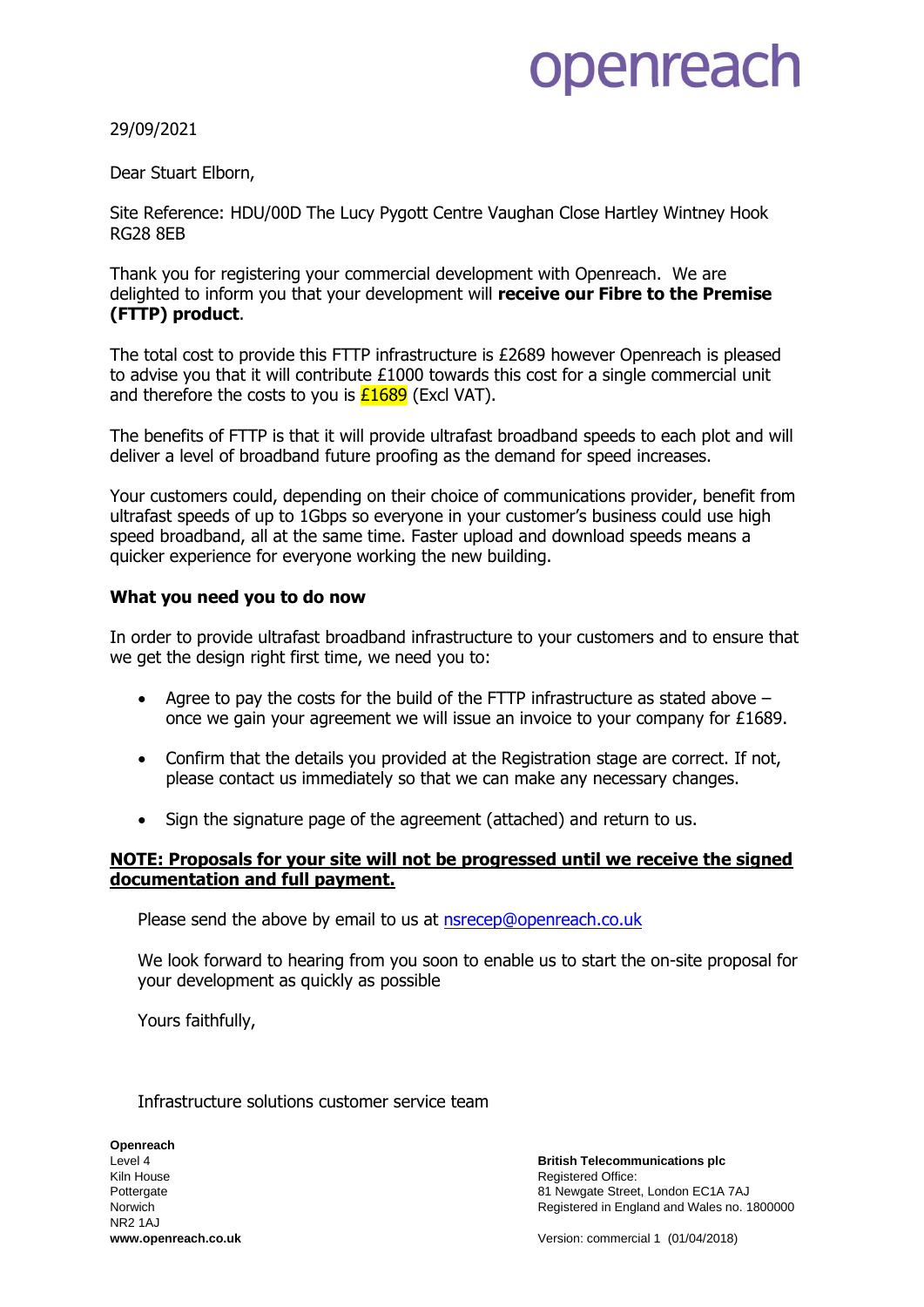## **Background**

As a reminder, each Committee, where appropriate, will prepare and manage their own budget, community responsibilities and take financial accountability for projects, in line with our Financial Regulations and working closely with the Executive Clerk (or Deputy Clerk).

The Finance Committee will produce a recommendation for the Full Council and Staffing Committee budget.

Budgets will be submitted to Full Council for approval, monitored monthly by Committees and reviewed quarterly by the Finance Committee.

## **Precept Budget for 2022/23 and allocation of reserves.**

## **Overview**

- The Precept for each year is submitted to Hart District Council **by the end of January** of the year the new precept is received (i.e. January 2022 for the financial year April 2022 – March 2023). As a reminder, the Precept is the proportion of Council Tax that is allocated to Parish/Town Councils for statutory expenditure within the Parish as guided by our legal powers.
- The new budget will be prepared using the principles of Zero-Based Budgeting however will be guided by previous year's spend, future planned projects and the HWPC's core duties.
- **Whilst the focus will primarily be the precept 22/23, plans for the next two years budget should also be considered, although these will be as a guide only**
- In parallel with the Precept Budget process, relevant Committees will also prepare budgets for project activities which utilise Ear Marked Reserves and/or S106 funds.
- The Council builds up Reserves to cover expenditure on projects and as contingency for unplanned expenditure in current and future years. The Committees are responsible for proposing the allocation of Reserves as part of the budget process for approval by Full Council.
- Committees are required to review current allocations and make recommendations for approval at Full Council at the January Full Council or a date to be confirmed. This will allow priority to be given to Precept approval.

## **Timeline and Process**

- **October Committee Meeting**: Committees will discuss and plan their 2022/23 budget. Whilst Committees are encouraged to review and question previous expenditure, budgets must respect any current contracts or previously agreed projects which are already underway. Members can be appointed to work on their budget outside of the Committee meeting provided the following timescales are met.
- **November Committee Meeting**: Each Committee will provisionally agree their budget ready to submit to the Executive Clerk by .
- **December Full Council:** Review of Committee Proposals.
- The Finance Committee will collate and review the figures to be submitted to Full Council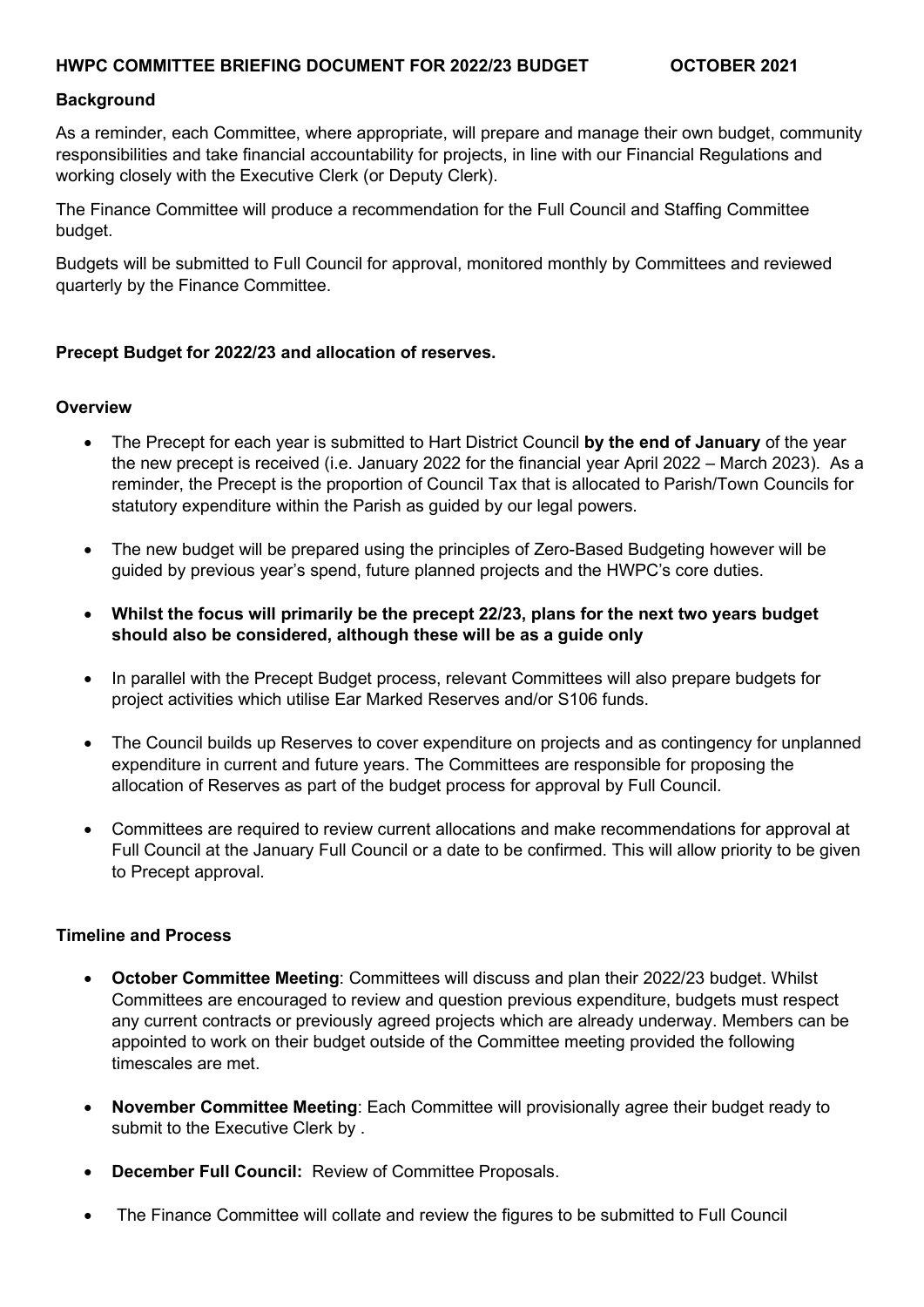- **January Full Council**: Budget ratified. The aim is that all Council members are fully aware and informed of the final budget prior to the meeting and this will be for ratification only.
- **The budgeting process needs to be complete so that HWPC can fully approve the agreed budget at the Full Council meeting in January 2022**.

## **Next Steps Summary**

- **October Committee:** Agendas will include discussion of this document and agreement on how draft budgets will be produced for approval at the November Committee meetings.
- **November Committee:** Agendas will include approval of draft budgets for submission to the Executive Clerk by Friday 26<sup>th</sup> November.
- **December Full Council:** Agenda will include an overview of Committee budgets as submitted.
- **December Finance Committee:** review the collated budget and reserve allocation prior to circulation for approval at January Full Council.
- **January Full Council:** ratification of the budget and allocation of Ear Marked Reserves and S106 funds.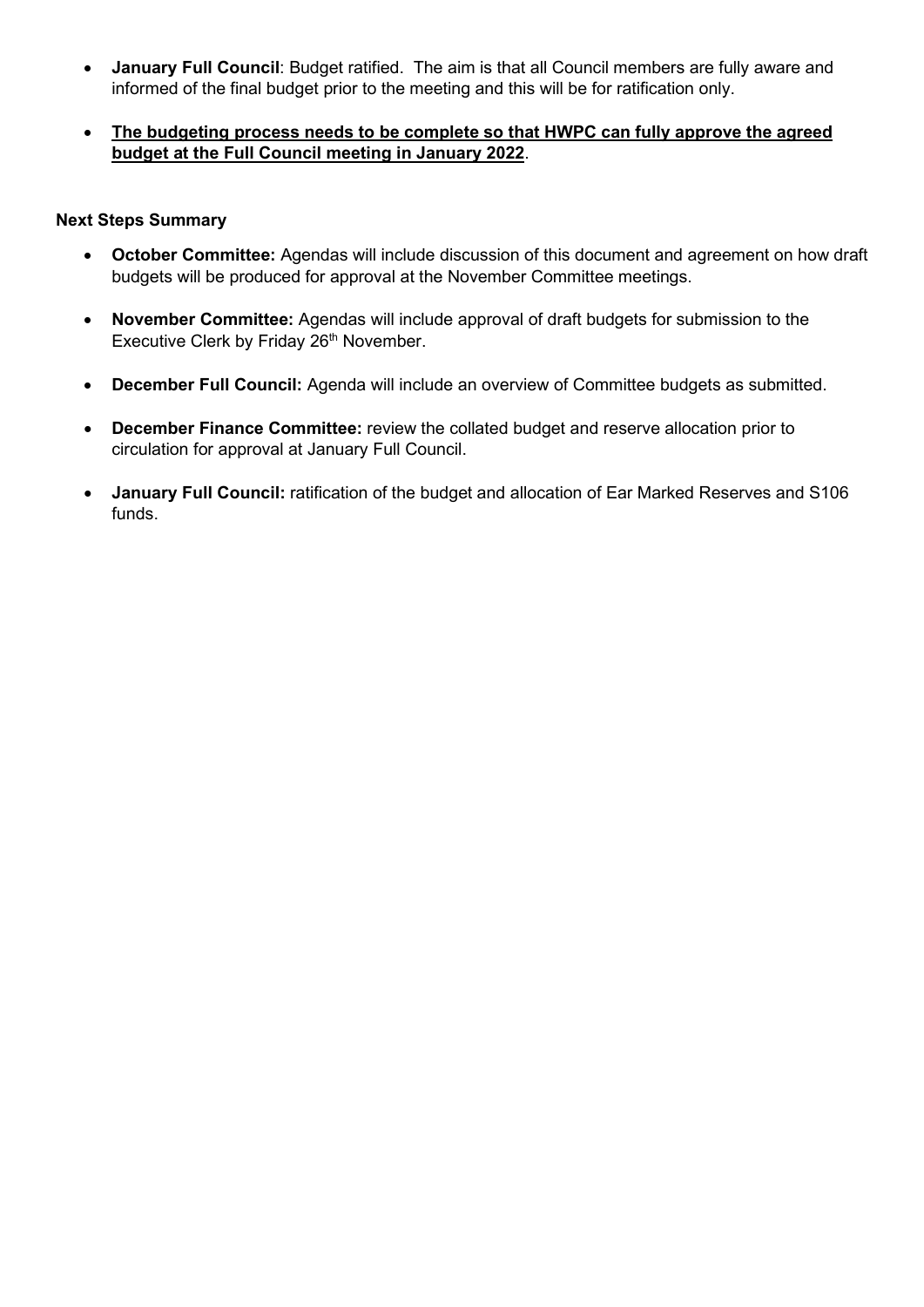| <b>Parish Office</b>             | <b>Parish Council</b>                      |                                          |                                                      |                                         |  |
|----------------------------------|--------------------------------------------|------------------------------------------|------------------------------------------------------|-----------------------------------------|--|
| <b>Executive Clerk (KR) ←</b>    |                                            |                                          |                                                      | <b>Chair CCF</b>                        |  |
| 37 hrs pw                        |                                            |                                          |                                                      |                                         |  |
|                                  |                                            |                                          |                                                      |                                         |  |
| <b>Office Staff</b>              | <b>Parish</b><br><b>Responsibilities</b>   | <b>Community</b><br><b>Assets</b>        | <b>Committees</b><br>(Chairs)                        | <b>External</b><br><b>Relationships</b> |  |
| Deputy Clerk (SD)<br>30 hrs pw   | Allotments                                 | <b>Sub Committees</b>                    |                                                      |                                         |  |
| C Bus Admin (MS)                 | Appleton Hall                              | <b>Community Events</b><br>(E & A)       | E & A(SA)                                            | Community Hub (CCF)                     |  |
| 28 hrs pw                        | <b>Burial Ground</b>                       | <b>Community Bus</b>                     | Finance (PG)                                         | Greenfields School (CCF)                |  |
| H & A (JM)<br>21 hrs pw          | Car Parks                                  | (Planning)                               | Planning (DH)                                        | Blackbushe (DH)                         |  |
| Safety (JC)<br>10 hrs pw         | <b>Community Support</b>                   | Jubilee Fields<br>(Full Council)         | Policy (SG)<br>Suggest to make a<br>Sub-Committee of | HALC (CCF/DH)<br>Heritage Soc (CCF/DH)  |  |
| SCO                              | Green/Open Spaces<br>Incl. Dilly Lane Pond | Lucy Pygott Centre<br>(E&A)              | <b>Full Council</b>                                  | etc.                                    |  |
| 10 hrs pw                        | Pale Lane                                  | Neighbourhood                            | Staff (CCF)                                          |                                         |  |
| <b>Bus Drivers</b><br>(PM/DC/AW) | Parish Office                              | Plan<br>(Planning)                       |                                                      |                                         |  |
| 13 hrs pw each                   | Playgrounds                                | Ponds & Commons<br>(E&A)                 |                                                      |                                         |  |
| <b>External</b>                  | <b>Public Toilets</b>                      |                                          |                                                      |                                         |  |
| <b>Contractors</b>               | VM Orchard                                 | <b>CIO</b><br>Victoria Hall<br>(Finance) |                                                      |                                         |  |
|                                  |                                            |                                          |                                                      |                                         |  |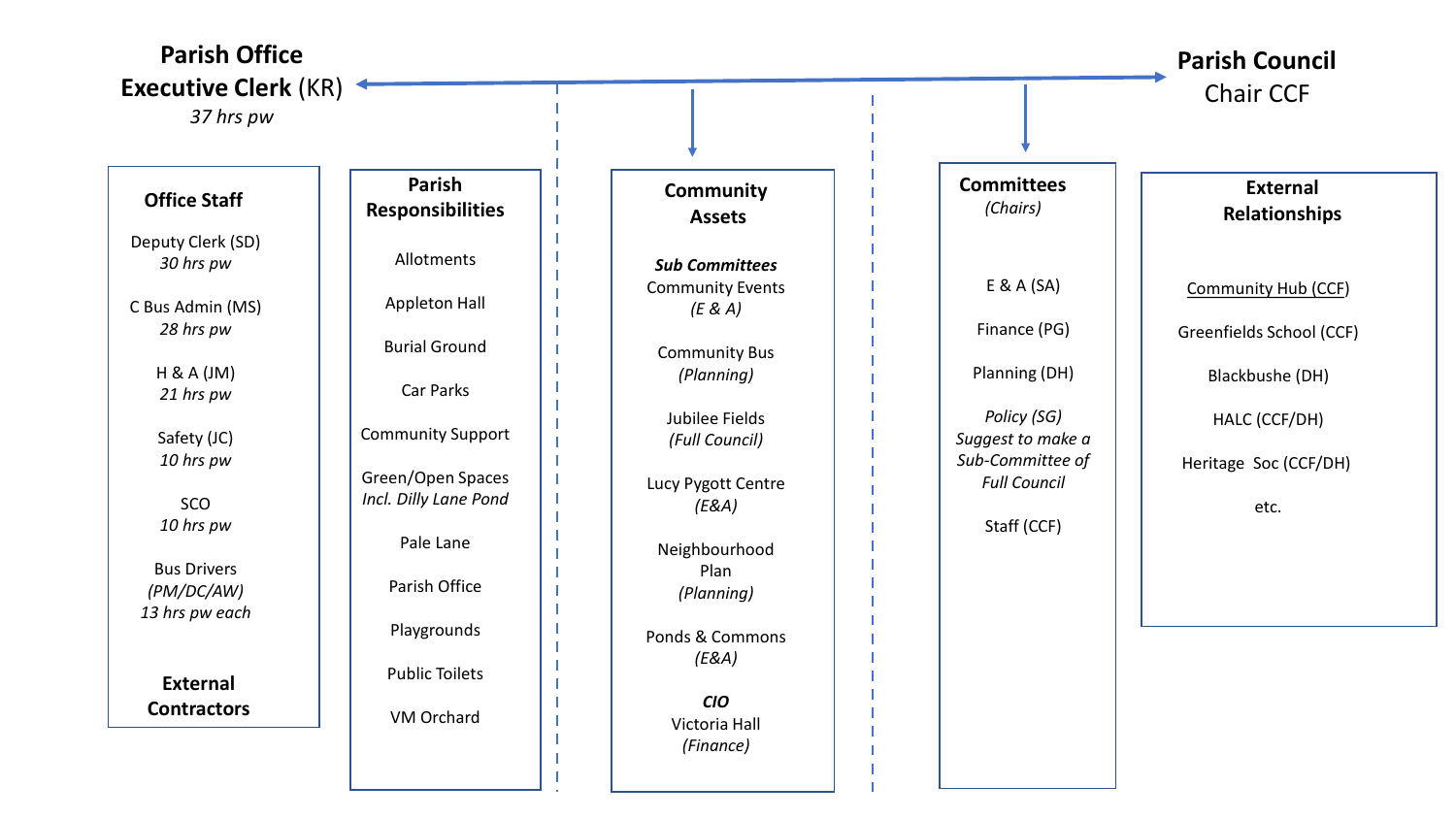Morning Karyn,

Hope you're well.

Thank you for making me aware of these meetings. I don't know if I will be around to make tomorrow's meeting as I have work commitments.

I will do my upmost to attend on the 1st November, however I will not be able to attend on the 6th December, again this is due to work commitments.

If I don't happen to attend tomorrow, the only thing to really take note of is that our local police are conducting patrols due to an ongoing burglary issue in Hartley Wintney and surrounding areas. The offenders tend to target people's sheds/garages where they take high value items i.e. tools. There seems to be an organised crime group targeting the areas, which police are investigating and conducting regular patrols around peak times when these offences tend to take place.

The second issue will be Halloween, which is when police tend to see a rise in anti social behaviour. In light of this, I have placed an entry relating to to event into the October's edition of the contact magazine.

Hope this helps and if you do need anything further from me, do not hesitate to contact me.

Kind regards,

Andy

Sent from my iPhone

On 2 Oct 2021, at 11:54, Karyn Reid <clerk@hartleywintney-pc.gov.uk> wrote:

Good morning to you

We will be holding our Full Council meeting on Monday 4<sup>th</sup> October at 7.30pm and wondered if you were available to attend to provide an update and any local issues which you feel is important for us to be aware of. You would of course be free to leave after.

Otherwise, please note that our meetings for the remainder of this year are as follows;

Monday 1<sup>st</sup> November at 7.30pm Monday 6<sup>th</sup> December at 7.30pm

If these are more convenient to you?

Kind Regards